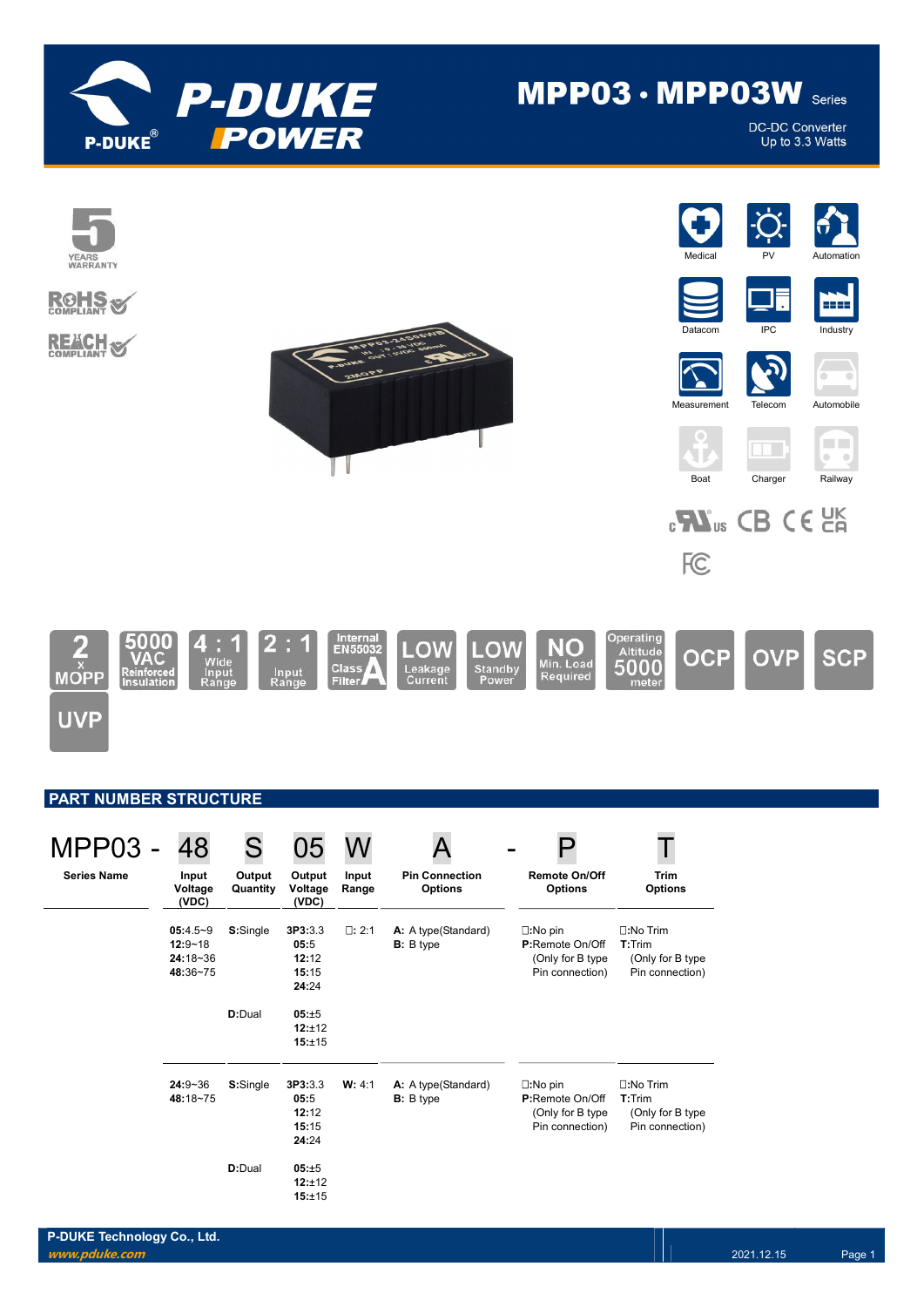



TECHNICAL SPECIFICATION All specifications are typical at nominal input, full load and 25℃ unless otherwise noted

| Model<br><b>Number</b> | Input Range | <b>Output Voltage</b> | <b>Output Current</b><br>@Full Load | <b>Input Current</b><br>@ No Load | Efficiency | Maximum<br><b>Capacitor Load</b> |
|------------------------|-------------|-----------------------|-------------------------------------|-----------------------------------|------------|----------------------------------|
|                        | <b>VDC</b>  | <b>VDC</b>            | mA                                  | mA                                | $\%$       | μF                               |
| MPP03-05S3P3A/B        | $4.5 - 9$   | 3.3                   | 1000                                | 10                                | 81         | 1050                             |
| MPP03-05S05A/B         | $4.5 - 9$   | 5                     | 600                                 | 10                                | 84.5       | 750                              |
| MPP03-05S12A/B         | $4.5 - 9$   | 12                    | 250                                 | 15                                | 85.5       | 130                              |
| MPP03-05S15A/B         | $4.5 - 9$   | 15                    | 200                                 | 15                                | 87.5       | 100                              |
| MPP03-05S24A/B         | $4.5 - 9$   | 24                    | 125                                 | 20                                | 85.5       | 39                               |
| MPP03-05D05A/B         | $4.5 - 9$   | ±5                    | ±300                                | 25                                | 83         | ±430                             |
| MPP03-05D12A/B         | $4.5 - 9$   | ±12                   | ±125                                | 25                                | 86         | ±75                              |
| MPP03-05D15A/B         | $4.5 - 9$   | ±15                   | ±100                                | 25                                | 86         | ± 56                             |
| MPP03-12S3P3A/B        | $9 - 18$    | 3.3                   | 1000                                | 10                                | 82         | 1050                             |
| MPP03-12S05A/B         | $9 - 18$    | 5                     | 600                                 | 10                                | 84.5       | 750                              |
| MPP03-12S12A/B         | $9 - 18$    | 12                    | 250                                 | 10                                | 87         | 130                              |
| MPP03-12S15A/B         | $9 - 18$    | 15                    | 200                                 | 10                                | 87         | 100                              |
| MPP03-12S24A/B         | $9 - 18$    | 24                    | 125                                 | 10                                | 87         | 39                               |
| MPP03-12D05A/B         | $9 - 18$    | ±5                    | ±300                                | 10                                | 83.5       | ±430                             |
| MPP03-12D12A/B         | $9 - 18$    | ±12                   | ±125                                | 10                                | 87.5       | ±75                              |
| MPP03-12D15A/B         | $9 - 18$    | ±15                   | ±100                                | 10                                | 86.5       | ± 56                             |
| MPP03-24S3P3A/B        | $18 - 36$   | 3.3                   | 1000                                | 6                                 | 82         | 1050                             |
| MPP03-24S05A/B         | $18 - 36$   | 5                     | 600                                 | 6                                 | 84.5       | 750                              |
| MPP03-24S12A/B         | $18 - 36$   | 12                    | 250                                 | 6                                 | 87         | 130                              |
| MPP03-24S15A/B         | $18 - 36$   | 15                    | 200                                 | 6                                 | 87         | 100                              |
| MPP03-24S24A/B         | $18 - 36$   | 24                    | 125                                 | 6                                 | 87         | 39                               |
| MPP03-24D05A/B         | $18 - 36$   | ±5                    | ±300                                | 6                                 | 83         | ±430                             |
| MPP03-24D12A/B         | $18 - 36$   | ±12                   | ±125                                | 6                                 | 87         | ±75                              |
| MPP03-24D15A/B         | $18 - 36$   | ±15                   | ±100                                | $6\phantom{1}$                    | 86         | ± 56                             |
| MPP03-48S3P3A/B        | $36 - 75$   | 3.3                   | 1000                                | 4                                 | 81         | 1050                             |
| MPP03-48S05A/B         | $36 - 75$   | 5                     | 600                                 | 4                                 | 84         | 750                              |
| MPP03-48S12A/B         | $36 - 75$   | 12                    | 250                                 | 4                                 | 87         | 130                              |
| MPP03-48S15A/B         | $36 - 75$   | 15                    | 200                                 | 4                                 | 86.5       | 100                              |
| MPP03-48S24A/B         | $36 - 75$   | 24                    | 125                                 | 4                                 | 86.5       | 39                               |
| MPP03-48D05A/B         | $36 - 75$   | ±5                    | ±300                                | 4                                 | 83         | ±430                             |
| MPP03-48D12A/B         | $36 - 75$   | ±12                   | ±125                                | 4                                 | 86         | ±75                              |
| MPP03-48D15A/B         | $36 - 75$   | ±15                   | ±100                                | 4                                 | 86         | ± 56                             |
| MPP03-24S3P3WA/B       | $9 - 36$    | 3.3                   | 1000                                | 6                                 | 82         | 1050                             |
| MPP03-24S05WA/B        | $9 - 36$    | 5                     | 600                                 | 6                                 | 84.5       | 750                              |
| MPP03-24S12WA/B        | $9 - 36$    | 12                    | 250                                 | 6                                 | 87         | 130                              |
| MPP03-24S15WA/B        | $9 - 36$    | 15                    | 200                                 | 6                                 | 87         | 100                              |
| MPP03-24S24WA/B        | $9 - 36$    | 24                    | 125                                 | 6                                 | 87         | 39                               |
| MPP03-24D05WA/B        | $9 - 36$    | ±5                    | ±300                                | 6                                 | 83         | ±430                             |
| MPP03-24D12WA/B        | $9 - 36$    | ±12                   | ±125                                | 6                                 | 87         | $\pm$ 75                         |
| MPP03-24D15WA/B        | $9 - 36$    | ±15                   | ±100                                | 6                                 | 86         | ± 56                             |
| MPP03-48S3P3WA/B       | $18 - 75$   | 3.3                   | 1000                                | 4                                 | 81         | 1050                             |
| MPP03-48S05WA/B        | $18 - 75$   | $5\overline{)}$       | 600                                 | 4                                 | 84         | 750                              |
| MPP03-48S12WA/B        | $18 - 75$   | 12                    | 250                                 | 4                                 | 87         | 130                              |
| MPP03-48S15WA/B        | $18 - 75$   | 15                    | 200                                 | 4                                 | 86.5       | 100                              |
| MPP03-48S24WA/B        | $18 - 75$   | 24                    | 125                                 | 4                                 | 86.5       | 39                               |
| MPP03-48D05WA/B        | $18 - 75$   | ±5                    | ±300                                | 4                                 | 83         | ±430                             |
| MPP03-48D12WA/B        | $18 - 75$   | ±12                   | ±125                                | 4                                 | 86         | ±75                              |
| MPP03-48D15WA/B        | $18 - 75$   | ±15                   | ±100                                | 4                                 | 86         | ± 56                             |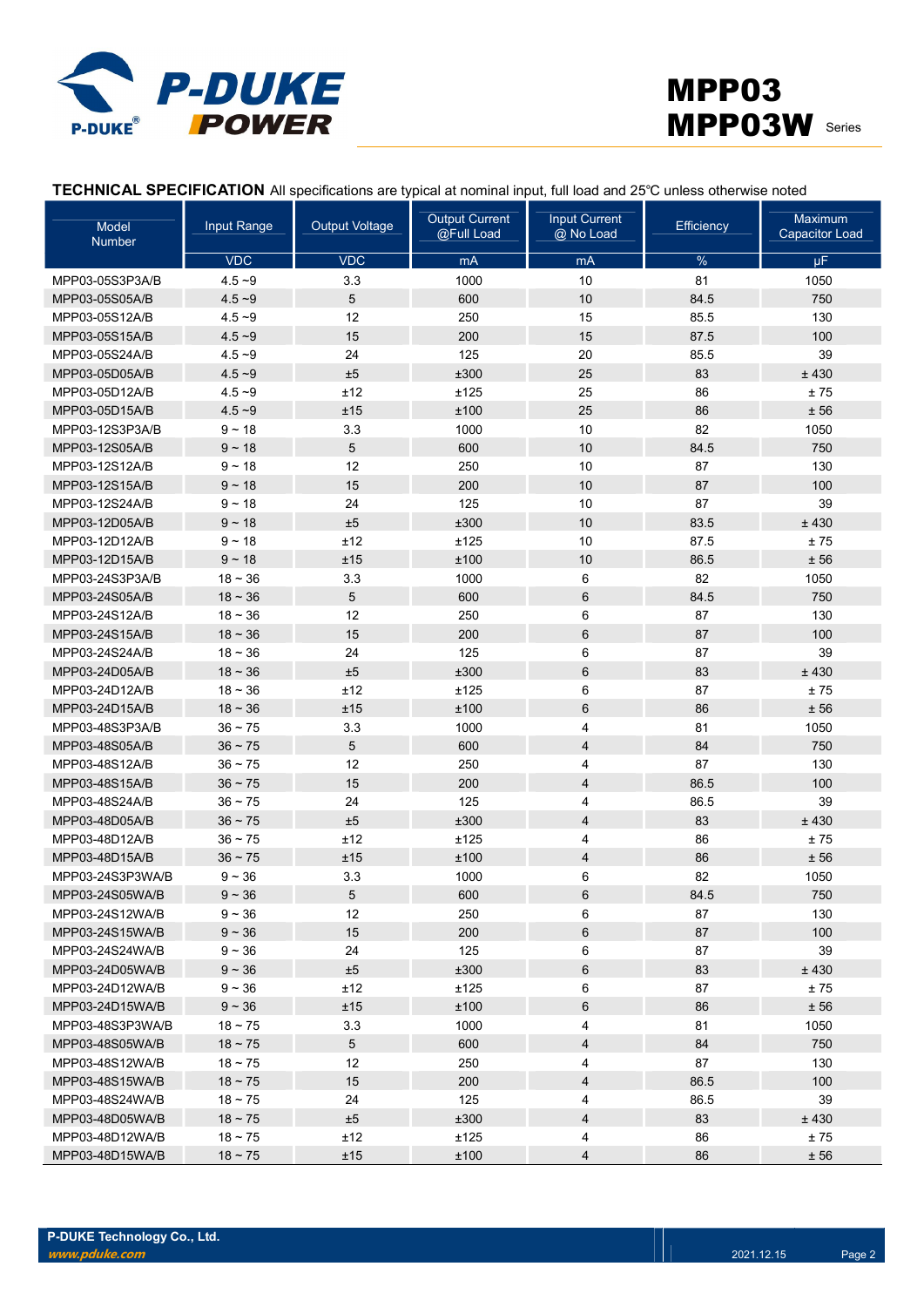

| <b>INPUT SPECIFICATIONS</b>             |                             |                           |                |      |                          |             |  |
|-----------------------------------------|-----------------------------|---------------------------|----------------|------|--------------------------|-------------|--|
| <b>Parameter</b>                        |                             | <b>Conditions</b>         | Min.           | Typ. | Max.                     | <b>Unit</b> |  |
| Operating input voltage range           | 2:1                         | 5Vin(nom)                 | 4.5            | 5    | 9                        |             |  |
|                                         |                             | 12Vin(nom)                | 9              | 12   | 18                       | <b>VDC</b>  |  |
|                                         |                             | 24Vin(nom)                | 18             | 24   | 36                       |             |  |
|                                         |                             | 48Vin(nom)                | 36             | 48   | 75                       |             |  |
|                                         | $(W)$ 4:1                   | 24Vin(nom)                | 9              | 24   | $\overline{36}$          |             |  |
|                                         |                             | 48Vin(nom)                | 18             | 48   | 75                       | <b>VDC</b>  |  |
| Start up voltage                        | 2:1                         | 5Vin(nom)                 |                |      | 4.5                      |             |  |
|                                         |                             | 12Vin(nom)                |                |      | 9                        | <b>VDC</b>  |  |
|                                         |                             | 24Vin(nom)                |                |      | 18                       |             |  |
|                                         |                             | 48Vin(nom)                |                |      | 36                       |             |  |
|                                         | (W) 4:1                     | 24Vin(nom)                |                |      | 9                        |             |  |
|                                         |                             | 48 Vin(nom)               |                |      | 18                       | <b>VDC</b>  |  |
| Shutdown voltage                        | 2:1                         | 5Vin(nom)                 | 3              | 4    | 4.4                      | <b>VDC</b>  |  |
|                                         |                             | 12Vin(nom)                | $\overline{7}$ | 8    | 8.8                      |             |  |
|                                         |                             | 24Vin(nom)                | 15             | 16   | 17.5                     |             |  |
|                                         |                             | 48Vin(nom)                | 31.5           | 33   | 34.5                     |             |  |
|                                         | $(W)$ 4:1                   | 24Vin(nom)                | $\overline{7}$ | 8    | 8.8                      | <b>VDC</b>  |  |
|                                         |                             | 48Vin(nom)                | 15             | 16   | 17.5                     |             |  |
| Start up time                           | Constant resistive load     | Power up                  |                | 30   |                          | ms          |  |
|                                         |                             | Remote ON/OFF             |                | 30   |                          |             |  |
| Input surge voltage                     | 2:1<br>3 second, max.       | 5Vin(nom)                 |                |      | 16                       |             |  |
|                                         |                             | 12Vin(nom)                |                |      | 25                       |             |  |
|                                         |                             | 24Vin(nom)                |                |      | 50                       | <b>VDC</b>  |  |
|                                         |                             | 48Vin(nom)                |                |      | 100                      |             |  |
|                                         | $(W)$ 4:1<br>3 second, max. | 24Vin(nom)                |                |      | 50                       |             |  |
|                                         |                             | 48Vin(nom)                |                |      | 100                      | <b>VDC</b>  |  |
| Input filter                            |                             |                           |                |      | Pi type                  |             |  |
| Remote ON/OFF                           | Referred to -Vin pin        | DC-DC ON                  |                |      | OPEN or $0 \sim 1.2$ VDC |             |  |
| (Only for B-type Pin connection option) |                             | DC-DC OFF                 | $2.2 - 12VDC$  |      |                          |             |  |
|                                         |                             | Input current of Ctrl pin | $-0.5$         |      |                          | mA          |  |
|                                         |                             | Remote off input current  |                | 2.5  |                          | mA          |  |

| <b>OUTPUT SPECIFICATIONS</b>            |                                    |                          |         |      |                                 |               |
|-----------------------------------------|------------------------------------|--------------------------|---------|------|---------------------------------|---------------|
| <b>Parameter</b>                        |                                    | <b>Conditions</b>        | Min.    | Typ. | Max.                            | Unit          |
| Voltage accuracy                        |                                    |                          | $-1.0$  |      | $+1.0$                          | $\%$          |
| Line regulation                         | Low Line to High Line at Full Load | Single                   | $-0.2$  |      | $+0.2$                          | $\frac{0}{0}$ |
|                                         |                                    | Dual                     | $-0.5$  |      | $+0.5$                          |               |
| Load regulation                         | No Load to Full Load               | Single                   | $-0.2$  |      | $+0.2$                          | $\%$          |
|                                         |                                    | Dual                     | $-1.0$  |      | $+1.0$                          |               |
| Cross regulation                        | Asymmetrical load 25%/100% FL      | Dual                     | $-5.0$  |      | $+5.0$                          | $\frac{0}{0}$ |
| Voltage adjustability                   | Single output                      | 3.3Vout, 5Vout, 12Vout   | $-10$   |      | $+10$                           |               |
| (Only for B-type Pin connection option) |                                    | 15Vout, 24Vout           | $-10$   |      | $+20$                           | $\%$          |
|                                         | Dual output                        | ±5Vout, ±12Vout, ±15Vout | $-10$   |      | $+10$                           |               |
| Ripple and noise                        | Measured by 20MHz bandwidth        |                          |         |      |                                 |               |
|                                         | With a 10µF/25V X7R MLCC           | 3.3Vout, 5Vout           |         | 30   |                                 |               |
|                                         |                                    | 12Vout. 15Vout           |         | 40   |                                 | mVp-p         |
|                                         | With a 4.7µF/50V X7R MLCC          | 24Vout                   |         | 50   |                                 |               |
| Temperature coefficient                 |                                    |                          | $-0.02$ |      | $+0.02$                         | $\%$ /°C      |
| Transient response recovery time        | 25% load step change               |                          |         | 250  |                                 | μs            |
| Over voltage protection                 | Single                             | 3.3Vout                  | 3.7     |      | 5                               |               |
|                                         |                                    | 5Vout                    | 5.6     |      | 7.0                             |               |
|                                         |                                    | 12Vout                   | 13.5    |      | 16                              | <b>VDC</b>    |
|                                         |                                    | 15Vout                   | 18.3    |      | 22.0                            |               |
|                                         |                                    | 24Vout                   | 29.1    |      | 34.5                            |               |
|                                         | Dual                               | 5Vout                    | 5.6     |      | 7.0                             |               |
|                                         |                                    | 12Vout                   | 13.5    |      | 18.2                            | <b>VDC</b>    |
|                                         |                                    | 15Vout                   | 17.0    |      | 22.0                            |               |
| Over load protection                    | % of lout rated; Hiccup mode       |                          |         | 150  |                                 | $\frac{0}{0}$ |
| Short circuit protection                |                                    |                          |         |      | Continuous, automatics recovery |               |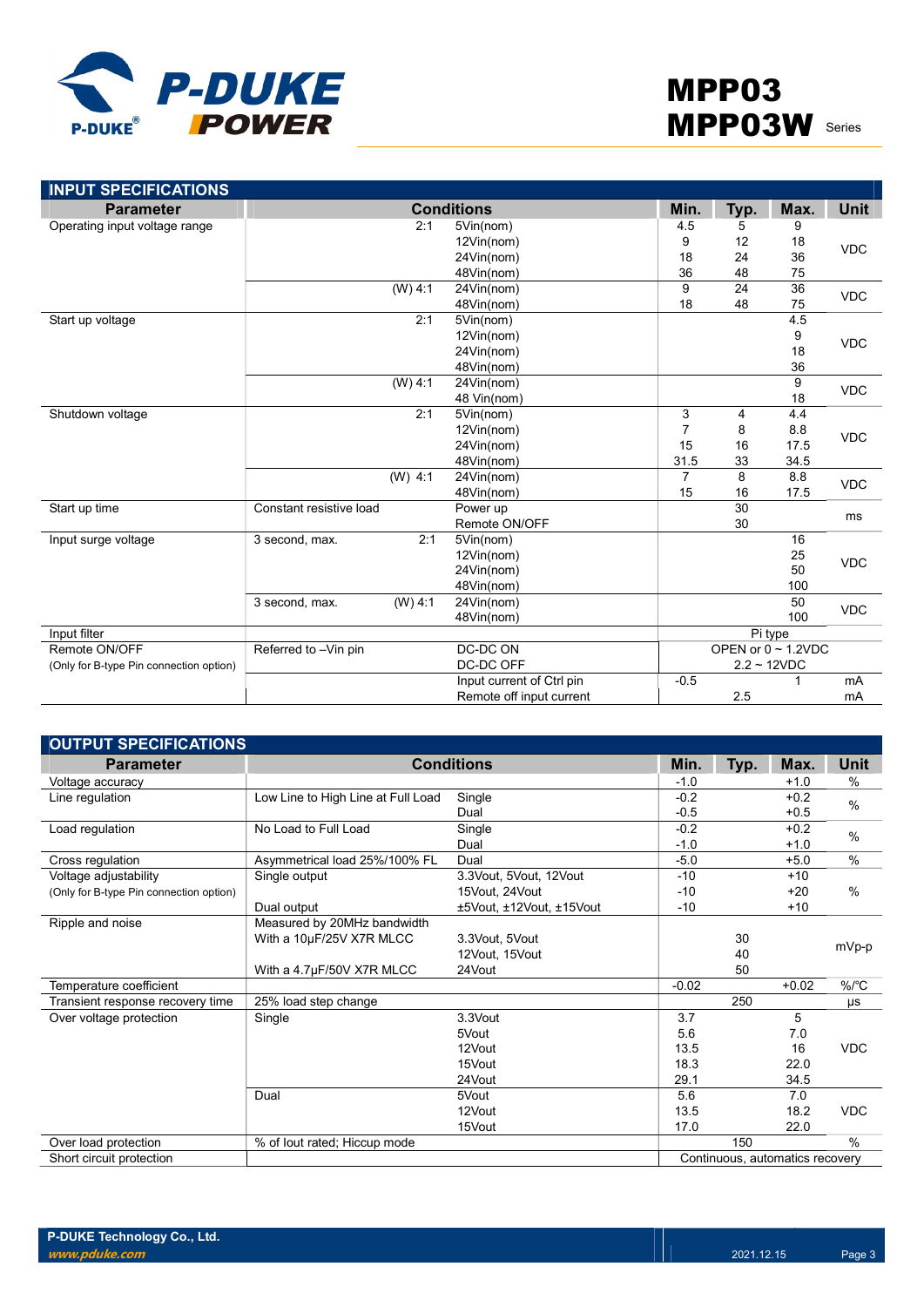

| <b>GENERAL SPECIFICATIONS</b> |                                                  |      |                              |      |               |                    |
|-------------------------------|--------------------------------------------------|------|------------------------------|------|---------------|--------------------|
| <b>Parameter</b>              | <b>Conditions</b>                                | Min. |                              | Typ. | Max.          | Unit               |
| Isolation voltage             | Input to Output<br>minute                        | 5000 |                              |      |               | <b>VAC</b>         |
|                               | Reinforced insulation for 250VAC working voltage |      |                              |      |               |                    |
| Isolation resistance          | 500VDC                                           | 10   |                              |      |               | $G\Omega$          |
| Isolation capacitance         |                                                  |      |                              | 12   | 17            | pF                 |
| Leakage current               | 240VAC.60Hz                                      |      |                              |      |               | μA                 |
| Switching frequency           |                                                  | 135  |                              | 150  | 165           | kHz                |
| Clearance/Creepage            |                                                  | 8    |                              |      |               | mm                 |
| Safety approvals              | IEC/EN/ANSI/AAMIES 60601-1                       |      |                              |      | UL:E360199    |                    |
|                               | IEC/ EN/ UL 62368-1                              |      |                              |      | UL:E193009    |                    |
|                               |                                                  |      |                              |      | CB: UL(Demko) |                    |
| Case material                 |                                                  |      | Non-conductive black plastic |      |               |                    |
| Base material                 |                                                  |      | Non-conductive black plastic |      |               |                    |
| Potting material              |                                                  |      | Silicone (UL94 V-0)          |      |               |                    |
| Weight                        |                                                  |      |                              |      |               | 14g (0.48oz)       |
| MTBF                          | MIL-HDBK-217F, Full load                         |      |                              |      |               | 6.444 x $10^6$ hrs |

| <b>ENVIRONMENTAL SPECIFICATIONS</b> |                   |       |      |        |              |  |
|-------------------------------------|-------------------|-------|------|--------|--------------|--|
| <b>Parameter</b>                    | <b>Conditions</b> | Min.  | Typ. | Max.   | <b>Unit</b>  |  |
| Operating ambient temperature       | Without derating  | -40   |      | $+94$  | °C           |  |
|                                     | With derating     | $+94$ |      | $+105$ |              |  |
| Maximum case temperature            |                   |       |      | 105    | °C           |  |
| Storage temperature range           |                   | $-55$ |      | $+125$ | °C           |  |
| Thermal impedance                   |                   |       | 18   |        | °C/W         |  |
| Operating altitude                  |                   |       |      | 5000   | m            |  |
| Thermal shock                       |                   |       |      |        | MIL-STD-810F |  |
| Vibration                           |                   |       |      |        | MIL-STD-810F |  |
| Relative humidity                   |                   |       |      |        | 5% to 95% RH |  |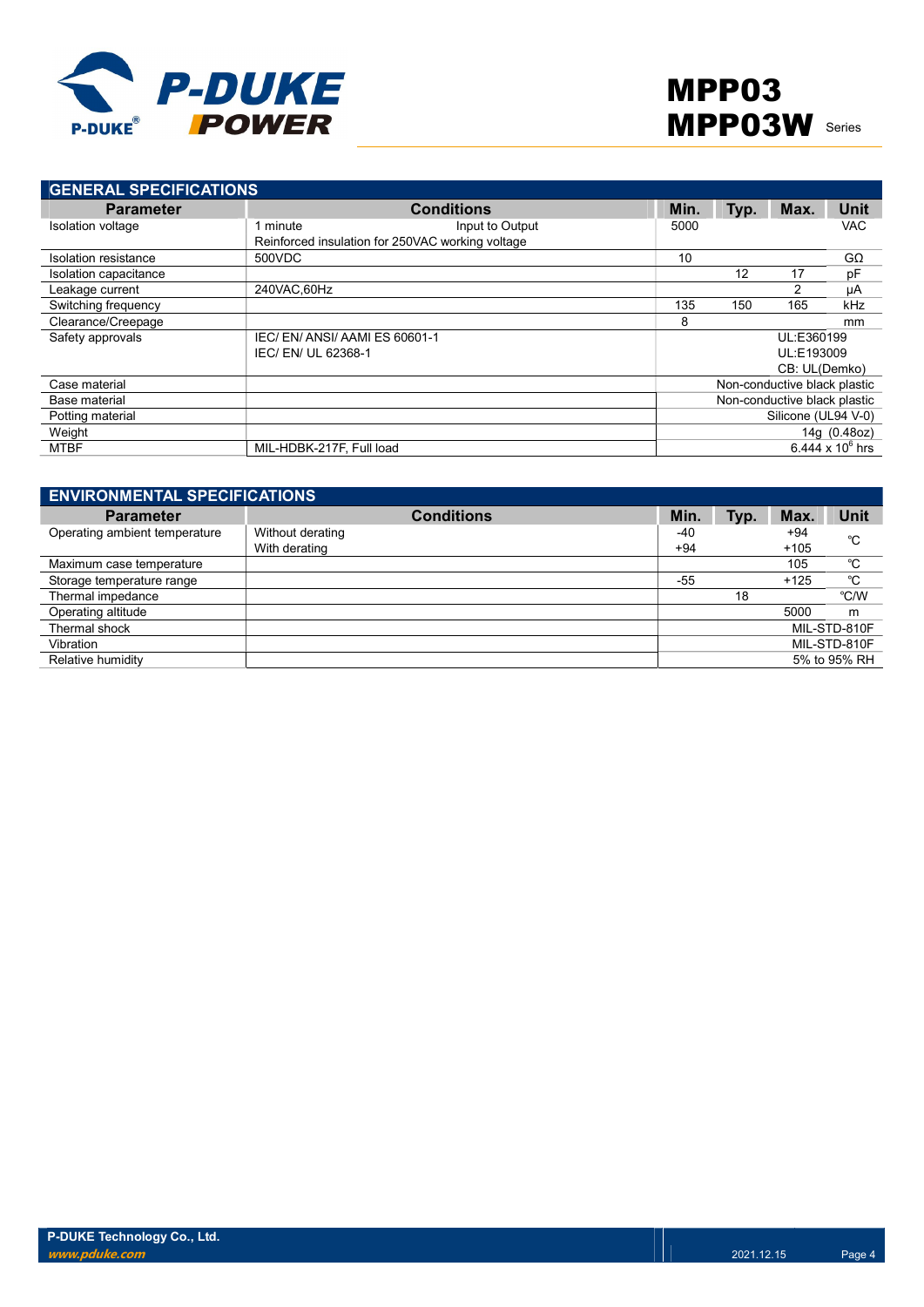

| <b>EMC SPECIFICATIONS</b>      |                                |                                                                                                                                          |                  |
|--------------------------------|--------------------------------|------------------------------------------------------------------------------------------------------------------------------------------|------------------|
| <b>Parameter</b>               |                                | <b>Conditions</b>                                                                                                                        | Level            |
| <b>EMI</b>                     |                                | EN55011, EN55032, EN60601-1-2 and FCC Part 18 / 15                                                                                       |                  |
|                                |                                | Without external filter                                                                                                                  | Class A          |
|                                |                                | With external filter                                                                                                                     | Class B          |
| <b>EMS</b>                     | EN55024 and EN60601-1-2        |                                                                                                                                          |                  |
| <b>ESD</b>                     | EN61000-4-2                    | Air ± 15kV and Contact ± 8kV                                                                                                             | Perf. Criteria A |
| Radiated immunity              | EN61000-4-3                    | 10 V/m                                                                                                                                   | Perf. Criteria A |
| <b>Fast transient</b>          | EN61000-4-4                    | $±$ 2kV                                                                                                                                  | Perf. Criteria A |
|                                | MPP03-0500000                  | With an aluminum electrolytic capacitor<br>(Nippon Chemi-con KY series, 1000µF/25V).<br>and a reverse diode (Vishay V10P45) in parallel. |                  |
|                                | MPP03-1200000                  | With an aluminum electrolytic capacitor                                                                                                  |                  |
|                                | $MPP03-24$                     | (Nippon Chemi-con KY series, 470µF/50V).                                                                                                 |                  |
|                                | MPP03-48000000                 | With an aluminum electrolytic capacitor<br>(Nippon Chemi-con KY series, 330µF/100V).                                                     |                  |
| Surge                          | EN61000-4-5                    | $±$ 2 $kV$                                                                                                                               | Perf. Criteria A |
|                                | MPP03-0500000                  | With an aluminum electrolytic capacitor<br>(Nippon Chemi-con KY series, 1000µF/25V).<br>and a reverse diode (Vishay V10P45) in parallel. |                  |
|                                | MPP03-1200000<br>MPP03-2400000 | With an aluminum electrolytic capacitor<br>(Nippon Chemi-con KY series, 470µF/50V).                                                      |                  |
|                                | MPP03-48000000                 | With an aluminum electrolytic capacitor<br>(Nippon Chemi-con KY series, 330µF/100V).                                                     |                  |
| Conducted immunity             | EN61000-4-6                    | $10 \text{ Vr.m.s}$                                                                                                                      | Perf. Criteria A |
| Power frequency magnetic field | EN61000-4-8                    | 100A/m continuous; 1000A/m 1 second                                                                                                      | Perf. Criteria A |

CAUTION: This power module is not internally fused. An input line fuse must always be used.

## CHARACTERISTIC CURVE





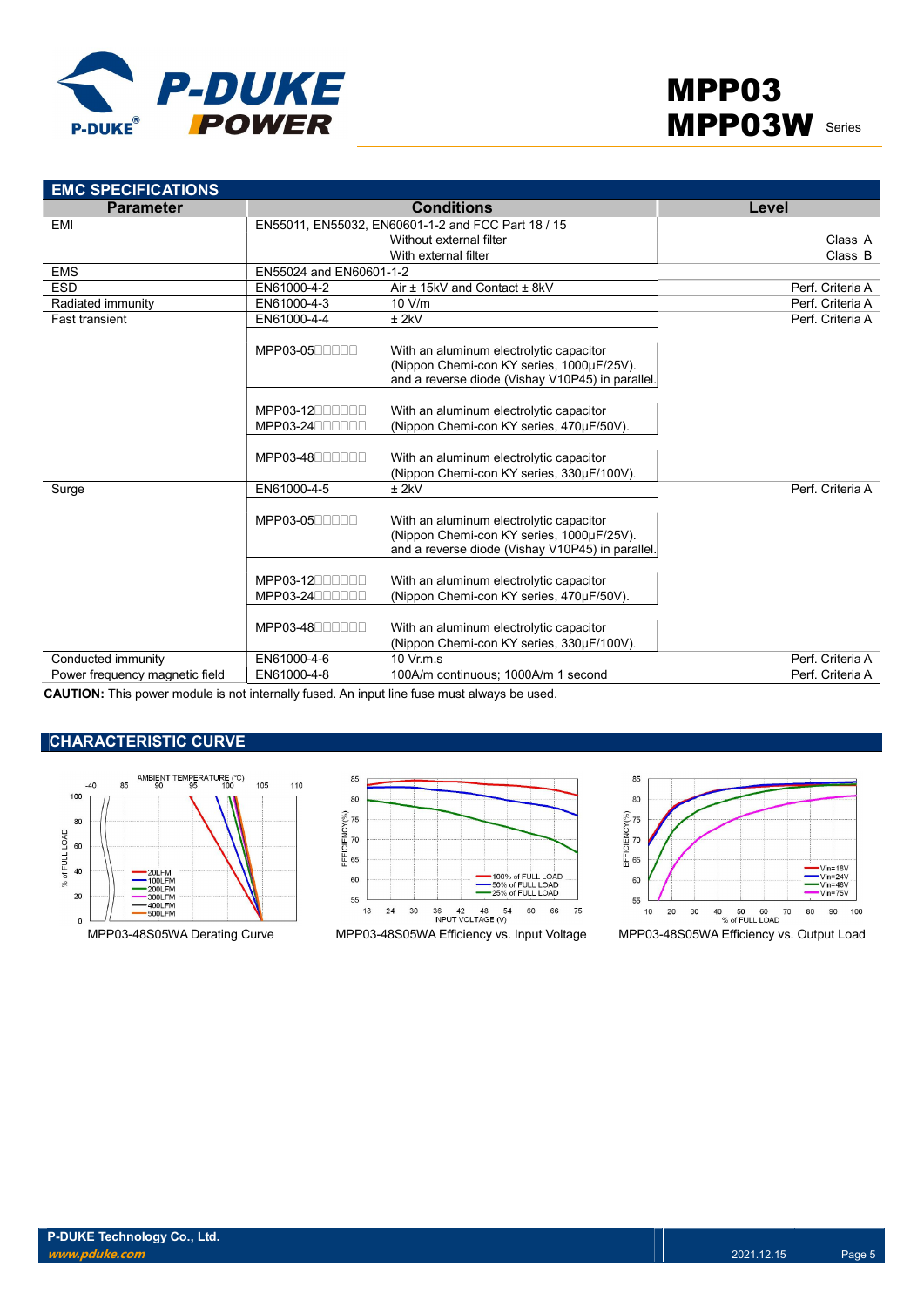

### FUSE CONSIDERATION

This power module is not internally fused.

An input line fuse must always be used.

This encapsulated power module can be used in a wide variety of applications, ranging from simple stand-alone operation to an integrated part of sophisticated power architecture.

To maximum flexibility, internal fusing is not included; however, to achieve maximum safety and system protection, always use an input line fuse. The input line fuse suggest as below:

| Model                                                   | <b>Fuse Rating</b><br>'A) | <b>Fuse Type</b> |
|---------------------------------------------------------|---------------------------|------------------|
| MPP03-05S<br>$\cdot$ MPP03-05D $\overline{\phantom{a}}$ | 1.6                       | Slow-Blow        |
| MPP03-12S<br>⋅MPP03-12DΓ                                | 0.8                       | Slow-Blow        |
| MPP03-24S<br>MPP03-24DF                                 | 0.5                       | Slow-Blow        |
| MPP03-48S<br>$\cdot$ MPP03-48D $\overline{\phantom{a}}$ | 0.315                     | Slow-Blow        |

| Model                                     | <b>Fuse Rating</b><br>Ά | Fuse Type |
|-------------------------------------------|-------------------------|-----------|
| MPP03-24S <sub>U</sub> W · MPP03-24D<br>W | 0.8                     | Slow-Blow |
| MPP03-48S<br>⊺W ⋅ MPP03-48D୮<br>W         | 0.5                     | Slow-Blow |

The table based on the information provided in this data sheet on inrush energy and maximum DC input current at low Vin.

### MECHANICAL DRAWING



BOTTOM VIEW

| <b>PIN</b> | <b>SINGLE</b> | <b>DUAL</b> |
|------------|---------------|-------------|
|            | + Vin         | + Vin       |
| 11         | No pin        | Common      |
| 12         | -Vout         | No pin      |
| 13         | +Vout         | -Vout       |
| 15         | No pin        | +Vout       |
| 23         | - Vin         | - Vin       |
| 24         | - Vin         | - Vin       |

1. All dimensions in inch [mm]

2. Tolerance :x.xx±0.02 [x.x±0.5]

x.xxx±0.01 [x.xx±0.25] 3. Pin dimension tolerance ±0.004[0.10]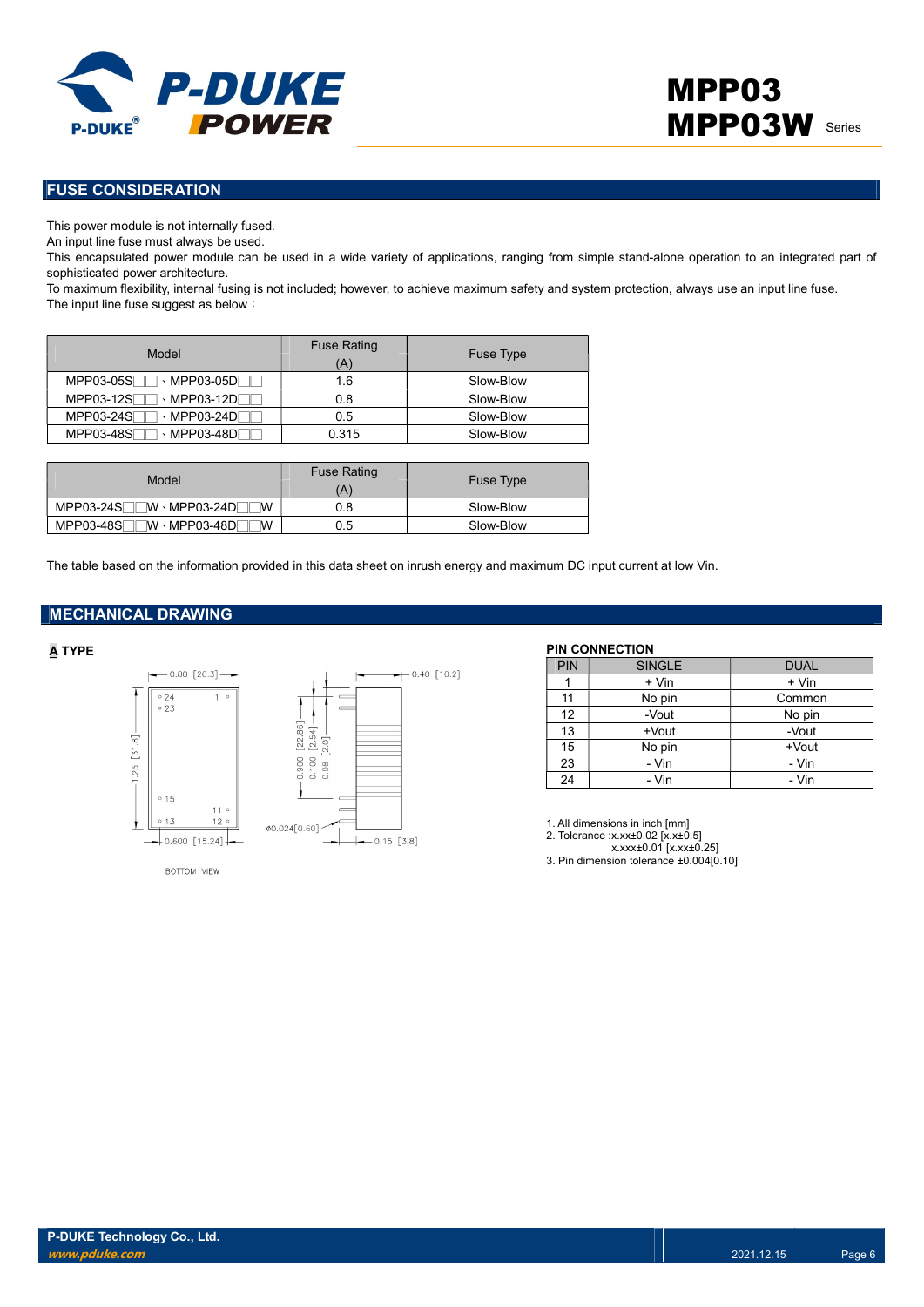

# MPP03 MPP03W Series

#### MECHANICAL DRAWING(CONTINUED)



#### BOTTOM VIEW

| <b>PIN</b> | <b>SINGLE</b>           | <b>DUAL</b>             |
|------------|-------------------------|-------------------------|
|            | Ctrl (Option) / No pin* | Ctrl (Option) / No pin* |
| 2          | - Vin                   | - Vin                   |
| 10         | Trim (Option) / No pin* | Trim (Option) / No pin* |
| 11         | No pin / NC **          | -Vout                   |
| 14         | +Vout                   | +Vout                   |
| 16         | -Vout                   | Common                  |
| 22         | $+V$ in                 | $+V$ in                 |
| 23         | $+V$ in                 | $+V$ in                 |

- If don't choose Ctrl or Trim option, there is no pin on the corresponding pin number.
- Pin 11 is "No pin" for MPP03-□□S□□□B-T MPP03-□□S□□□B-PT Pin 11 is "NC" for MPP03-□□S□□□B MPP03-□□S□□□B-P

1. All dimensions in inch [mm] 2. Tolerance :x.xx±0.02 [x.x±0.5]

- x.xxx±0.01 [x.xx±0.25]
- 3. Pin dimension tolerance ±0.004[0.10]

## RECOMMENDED PAD LAYOUT



All dimensions in inch[mm] Pad size(lead free recommended) Through hole 1.11.12.13.15.23.24: Φ0.035[0.90] Top view pad 1.11.12.13.15.23.24: Φ0.044[1.13] Bottom view pad 1.11.12.13.15.23.24: Φ0.071[1.80]

- There should be at least 8mm distance between primary and secondary circuit.
- \*\* For further information, please contact P-DUKE.

#### $\overline{\mathbf{A}}$  TYPE  $\overline{\mathbf{B}}$  TYPE



All dimensions in inch[mm] Pad size(lead free recommended) Through hole 1.2.10.11.14.16.22.23: Φ0.035[0.90] Top view pad 1.2.10.11.14.16.22.23: Φ0.044[1.13] Bottom view pad 1.2.10.11.14.16.22.23: Φ0.071[1.80]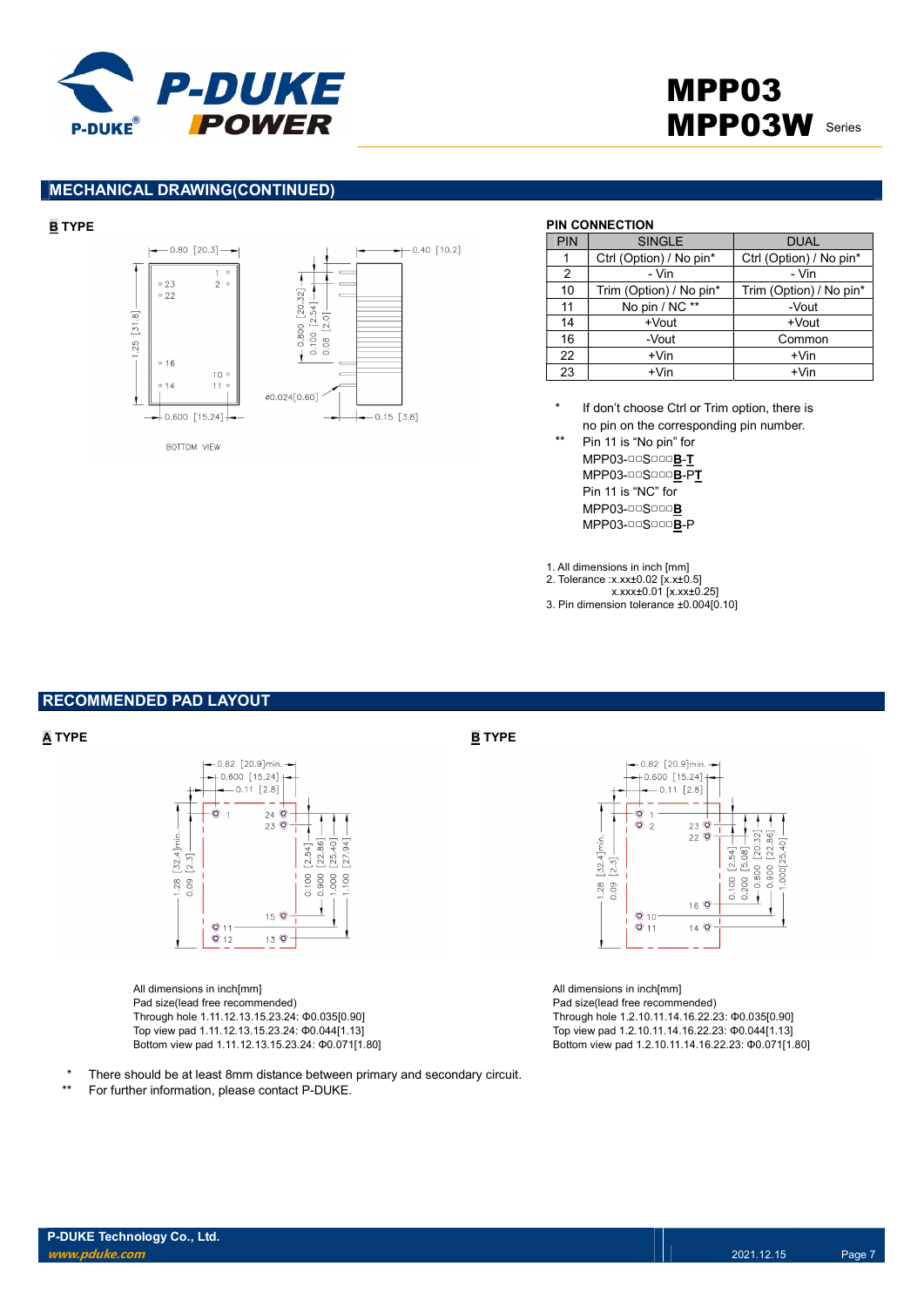

# MPP03 **MPP03W** Series

### THERMAL CONSIDERATIONS

The power module operates in a variety of thermal environments. However, sufficient cooling should be provided to help ensure reliable operation of the unit. Heat is removed by conduction, convection, and radiation to the surrounding Environment. Proper cooling can be verified by measuring the point as the figure below. The temperature at this location should not exceed "Maximum case temperature". When Operating, adequate cooling must be provided to maintain the test point temperature at or below "Maximum case temperature". You can limit this Temperature to a lower value for extremely high reliability.

■ Thermal test condition with vertical direction by natural convection (20LFM).



### OUTPUT VOLTAGE ADJUSTMENT

It allows the user to increase or decrease the output voltage of the module.

This is accomplished by connecting an external resistor between the Trim pin and either the +Vout or -Vout pins.

With an external resistor between the Trim and -Output pin, the output voltage increases.

With an external resistor between the Trim and +Output pin, the output voltage decreases.

The external Trim resistor needs to be at least 1/16W of rated power.

#### ■ Trim Up Equation



#### ■ Trim Down Equation

$$
R_D=\!\left[\!\!\begin{array}{c} \displaystyle \left(\!V_{o,\text{down}}\!-\!L\right)\!\times\! G\\ \displaystyle \left(\!V_o\!-\!V_{o,\text{down}}\!\right)\end{array}\!\!\!\!-\!H\right]\!\Omega
$$

#### $\blacksquare$  Trim constants

|                                                                                                                                                                                                                                                                                                                                                                                                                                   | <b>TOP VIEW</b>               |       |       |      |     |
|-----------------------------------------------------------------------------------------------------------------------------------------------------------------------------------------------------------------------------------------------------------------------------------------------------------------------------------------------------------------------------------------------------------------------------------|-------------------------------|-------|-------|------|-----|
| <b>PUT VOLTAGE ADJUSTMENT</b>                                                                                                                                                                                                                                                                                                                                                                                                     |                               |       |       |      |     |
| s the user to increase or decrease the output voltage of the module.<br>accomplished by connecting an external resistor between the Trim pin and either the +Vout or -Vout pins.<br>n external resistor between the Trim and -Output pin, the output voltage increases.<br>1 external resistor between the Trim and +Output pin, the output voltage decreases.<br>ternal Trim resistor needs to be at least 1/16W of rated power. |                               |       |       |      |     |
| n Up Equation                                                                                                                                                                                                                                                                                                                                                                                                                     | $\blacksquare$ Trim constants |       |       |      |     |
|                                                                                                                                                                                                                                                                                                                                                                                                                                   | Module                        | G     | H     | K    | L   |
| $\frac{G\times L}{(V_{o,up}-L-K)}-H\left \Omega\right $                                                                                                                                                                                                                                                                                                                                                                           | DOS3P3B-OT · DOS3P3WB-OT      | 5110  | 2050  | 0.8  | 2.5 |
|                                                                                                                                                                                                                                                                                                                                                                                                                                   | <b>DOS05B-OT · DOS05WB-OT</b> | 5110  | 2050  | 2.5  | 2.5 |
|                                                                                                                                                                                                                                                                                                                                                                                                                                   | <b>DOS12B-OT · DOS12WB-OT</b> | 10000 | 5110  | 9.5  | 2.5 |
| n Down Equation                                                                                                                                                                                                                                                                                                                                                                                                                   | <b>DOS15B-OT · DOS15WB-OT</b> | 10000 | 5110  | 12.5 | 2.5 |
|                                                                                                                                                                                                                                                                                                                                                                                                                                   | <b>DOS24B-OT · DOS24WB-OT</b> | 56000 | 13000 | 21.5 | 2.5 |
| $\frac{(V_{o,\text{down}} - L) \times G}{(V_o - V_{o,\text{down}})} - H\left[\Omega\right]$                                                                                                                                                                                                                                                                                                                                       |                               |       |       |      |     |
|                                                                                                                                                                                                                                                                                                                                                                                                                                   | Module                        | G     | H     | K    | L   |
|                                                                                                                                                                                                                                                                                                                                                                                                                                   | <b>OOD05B-OT · OOD05WB-OT</b> | 3000  | 3000  | 7.5  | 2.5 |
|                                                                                                                                                                                                                                                                                                                                                                                                                                   | 00D12B-0T · 00D12WB-0T        | 56000 | 13000 | 21.5 | 2.5 |
|                                                                                                                                                                                                                                                                                                                                                                                                                                   | 00D15B-0T · 00D15WB-0T        | 30000 | 13000 | 27.5 | 2.5 |
|                                                                                                                                                                                                                                                                                                                                                                                                                                   |                               |       |       |      |     |

| Module                 | G     |       |      |    |
|------------------------|-------|-------|------|----|
| □□D05B-□T、□□D05WB-□T   | 3000  | 3000  | 7.5  | 25 |
| 00D12B-0T \ 00D12WB-0T | 56000 | 13000 | 21.5 | 25 |
| 00D15B-0T \ 00D15WB-0T | 30000 | 13000 | 27.5 | 25 |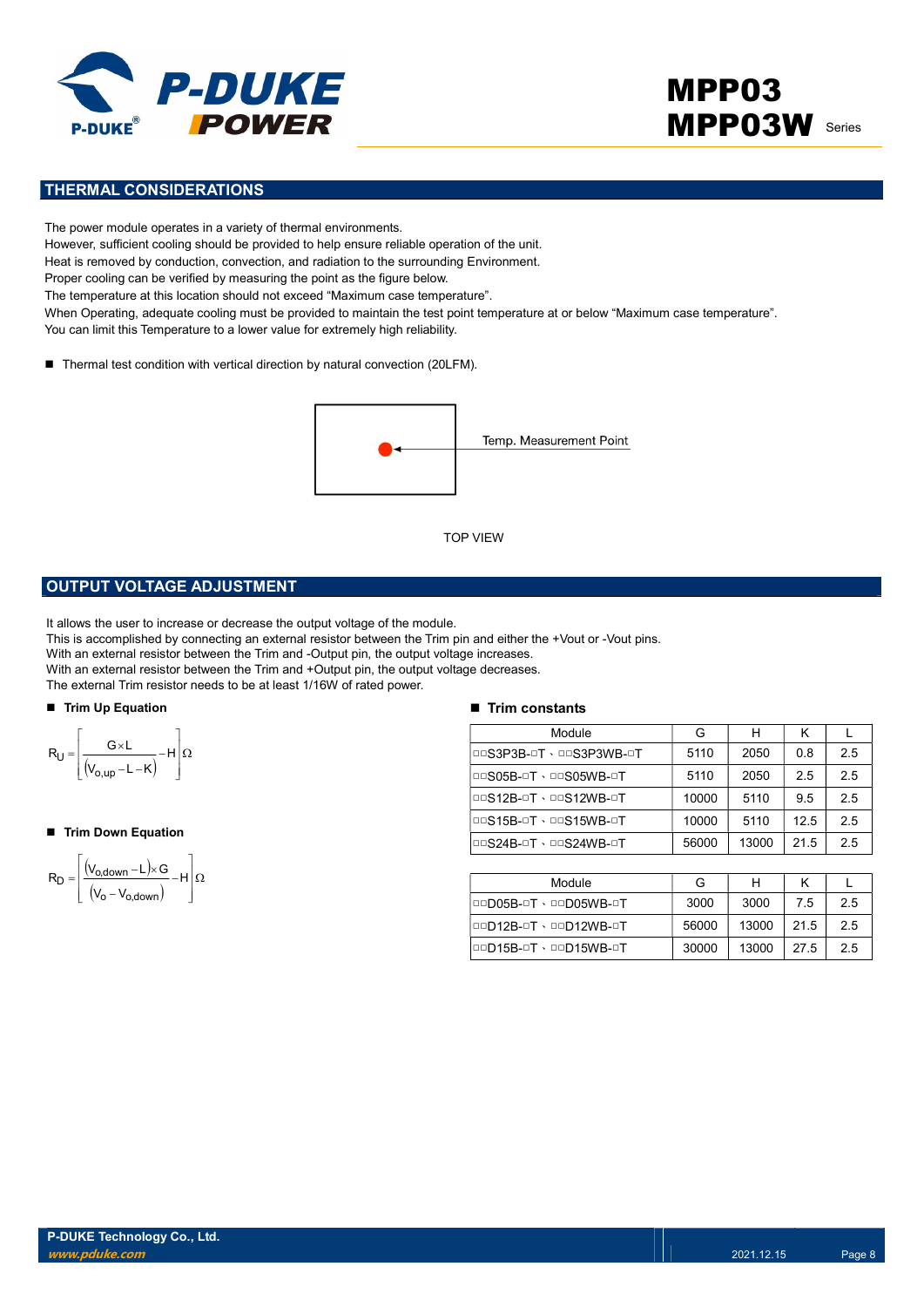

### OUTPUT VOLTAGE ADJUSTMENT(CONTINUED)

#### EXTERNAL OUTPUT TRIMMING

Output can be externally trimmed by using the method shown below.

Trim-up

Single Output



Dual Output



|               |             |                               | DOS3P3B-OT . DOS3P3WB-OT |         |                |         |         |                |         |         |         |
|---------------|-------------|-------------------------------|--------------------------|---------|----------------|---------|---------|----------------|---------|---------|---------|
| $\triangle$ V | (% )        | $\mathbf{1}$                  | $\overline{2}$           | 3       | 4              | 5       | 6       | $\overline{7}$ | 8       | 9       | 10      |
| Vout          | (V)         | 3.333                         | 3.366                    | 3.399   | 3.432          | 3.465   | 3.498   | 3.531          | 3.564   | 3.597   | 3.630   |
| <b>RU</b>     | $(k\Omega)$ | 385.071                       | 191.511                  | 126.990 | 94.730         | 75.374  | 62.470  | 53.253         | 46.340  | 40.963  | 36.662  |
|               |             | <b>DOS05B-OT · DOS05WB-OT</b> |                          |         |                |         |         |                |         |         |         |
| $\triangle$ V | (%)         | $\mathbf{1}$                  | $\overline{2}$           | 3       | $\overline{4}$ | 5       | 6       | $\overline{7}$ | 8       | 9       | 10      |
| Vout          | (V)         | 5.050                         | 5.100                    | 5.150   | 5.200          | 5.250   | 5.300   | 5.350          | 5.400   | 5.450   | 5.500   |
| RU            |             | $(k\Omega)$ 253.450           | 125.700                  | 83.117  | 61.825         | 49.050  | 40.533  | 34.450         | 29.888  | 26.339  | 23.500  |
|               |             | <b>DOS12B-OT · DOS12WB-OT</b> |                          |         |                |         |         |                |         |         |         |
| $\triangle$ V | (%)         | $\mathbf{1}$                  | $\overline{2}$           | 3       | $\overline{4}$ | 5       | 6       | $\overline{7}$ | 8       | 9       | 10      |
| Vout          | (V)         | 12.120                        | 12.240                   | 12.360  | 12.480         | 12.600  | 12.720  | 12.840         | 12.960  | 13.080  | 13.200  |
| <b>RU</b>     | $(k\Omega)$ | 203.223                       | 99.057                   | 64.334  | 46.973         | 36.557  | 29.612  | 24.652         | 20.932  | 18.038  | 15.723  |
|               |             | <b>DOS15B-OT · DOS15WB-OT</b> |                          |         |                |         |         |                |         |         |         |
| $\triangle$ V | (% )        | $\mathbf{1}$                  | $\overline{2}$           | 3       | 4              | 5       | 6       | $\overline{7}$ | 8       | 9       | 10      |
| Vout          | (V)         | 15.150                        | 15.300                   | 15.450  | 15.600         | 15.750  | 15.900  | 16.050         | 16.200  | 16.350  | 16.500  |
| <b>RU</b>     | $(k\Omega)$ | 161.557                       | 78.223                   | 50.446  | 36.557         | 28.223  | 22.668  | 18.700         | 15.723  | 13.409  | 11.557  |
| $\triangle$ V | (%)         | 11                            | 12                       | 13      | 14             | 15      | 16      | 17             | 18      | 19      | 20      |
| Vout          | (V)         | 16.650                        | 16,800                   | 16.950  | 17.100         | 17.250  | 17.400  | 17.550         | 17.700  | 17.850  | 18.000  |
| <b>RU</b>     | $(k\Omega)$ | 10.042                        | 8.779                    | 7.711   | 6.795          | 6.001   | 5.307   | 4.694          | 4.149   | 3.662   | 3.223   |
|               |             | <b>DOS24B-OT · DOS24WB-OT</b> |                          |         |                |         |         |                |         |         |         |
| $\triangle$ V | (% )        | $\mathbf{1}$                  | $\overline{2}$           | 3       | 4              | 5       | 6       | $\overline{7}$ | 8       | 9       | 10      |
| Vout          | (V)         | 24.240                        | 24.480                   | 24.720  | 24.960         | 25.200  | 25.440  | 25.680         | 25.920  | 26.160  | 26.400  |
| RU            | $(k\Omega)$ | 570.333                       | 278.667                  | 181.444 | 132.833        | 103.667 | 84.222  | 70.333         | 59.917  | 51.815  | 45.333  |
| $\triangle$ V | (% )        | 11                            | 12                       | 13      | 14             | 15      | 16      | 17             | 18      | 19      | 20      |
| Vout          | (V)         | 26.640                        | 26.880                   | 27.120  | 27.360         | 27.600  | 27.840  | 28.080         | 28.320  | 28.560  | 28.800  |
| <b>RU</b>     | $(k\Omega)$ | 40.030                        | 35.611                   | 31.872  | 28.667         | 25.889  | 23.458  | 21.314         | 19.407  | 17.702  | 16.167  |
|               |             | 00D05B-0T · 00D05WB-0T        |                          |         |                |         |         |                |         |         |         |
| $\triangle$ V | (% )        | $\mathbf{1}$                  | $\overline{2}$           | 3       | $\overline{4}$ | 5       | 6       | $\overline{7}$ | 8       | 9       | 10      |
| Vout          | (V)         | ±5.050                        | ±5.100                   | ±5.150  | ±5.200         | ±5.250  | ±5.300  | ±5.350         | ±5.400  | ±5.450  | ±5.500  |
| <b>RU</b>     | $(k\Omega)$ | 72.000                        | 34.500                   | 22.000  | 15.750         | 12.000  | 9.500   | 7.714          | 6.375   | 5.333   | 4.500   |
|               |             | 00D12B-0T · 00D12WB-0T        |                          |         |                |         |         |                |         |         |         |
| $\triangle$ V | (%)         | $\mathbf{1}$                  | $\overline{2}$           | 3       | 4              | 5       | 6       | $\overline{7}$ | 8       | 9       | 10      |
| Vout          | (V)         | ±12.120                       | ±12.240                  | ±12.360 | ±12.480        | ±12.600 | ±12.720 | ±12.840        | ±12.960 | ±13.080 | ±13.200 |
| <b>RU</b>     | $(k\Omega)$ | 570.333                       | 278.667                  | 181.444 | 132.833        | 103.667 | 84.222  | 70.333         | 59.917  | 51.815  | 45.333  |
|               |             | 00D15B-0T · 00D15WB-0T        |                          |         |                |         |         |                |         |         |         |
| $\triangle$ V | (%)         | $\mathbf{1}$                  | $\overline{2}$           | 3       | 4              | 5       | 6       | $\overline{7}$ | 8       | 9       | 10      |
| Vout          | (V)         | ±15.150                       | ±15.300                  | ±15.450 | ±15.600        | ±15.750 | ±15.900 | ±16.050        | ±16.200 | ±16.350 | ±16.500 |
| <b>RU</b>     | $(k\Omega)$ | 237.000                       | 112.000                  | 70.333  | 49.500         | 37.000  | 28.667  | 22.714         | 18.250  | 14.778  | 12.000  |